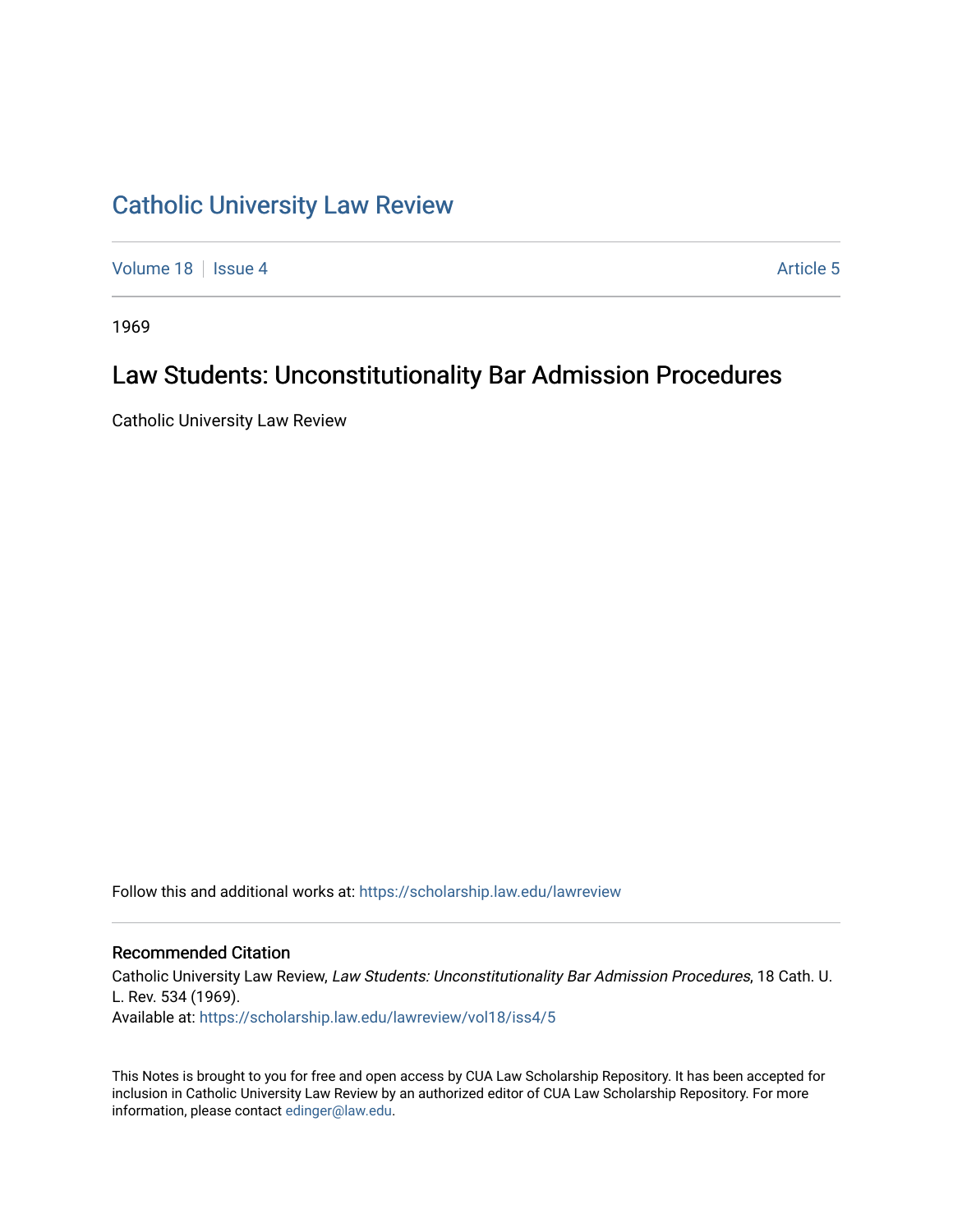## *Law Students:* Unconstitutional Bar Admission Procedures

In the recent decision of *Law Students Civil Rights Research Council, Inc. v. Wadmond,1* a panel of three judges2 of the United States District Court for the Southern District of New York struck down as unconstitutional several questions in questionnaires distributed by the Appellate Division and the Committee on Character and Fitness<sup>3</sup> to determine the fitness of applicants for membership in the state bar. Before a prospective lawyer can validly practice in New York state courts, he must prove not only his familiarity with state law and procedure, but also his "character and general fitness." 4 This second criterion has long been part of the admission process for membership in the bars of this country.5 Although the total concept of proving fitness was put in question in the *Law Students* case, the action of the court was directed not so much at the requirement itself, but the way in which New York has administered inquiries under it. The court decided that present methods violate an applicant's rights of free speech and association protected by the first and fourteenth amendments.

Although none of the plaintiffs6 have been denied admission to the bar, they sought injunctive and declaratory relief,7 to enforce the Civil Rights Act of 1871.8 Both were class actions in that they were maintained on behalf of all persons, "seeking or planning to seek such admission."<sup>9</sup>

Circuit Judge Friendly, writing for the majority, agreed that several of the questions objected to suffered from serious constitutional infirmities and would have to be changed or excluded. He ruled that the defendants had 90 days to correct the difficulties found by the court and report what actions have been taken, with leave for the

1. Civil No. 68-2917 (S.D.N.Y., Feb. 17, 1969).

2. 28 U.S.C. §§ 2281, 2284 (1964). Section 2281, which provides for injunctive relief to prevent enforcement of a state statute, requires a three-judge court when a statute is challenged as unconstiutional on its face or in application. *See* Evergreen Review, Inc. v. Cahn, 230 F. Supp. 498 (E.D.N.Y. 1964). Section 2284 sets out the composition and procedure of such a panel.

3. "The appellate division in each judicial department shall appoint a committee **...** for the purpose of investigating the character and fitness of every applicant for admission to practice as an attorney and counselor at law in the courts of this state." N.Y. **Civ. PRAC.** R. 9401 (McKinney 1963).

4. N.Y. JUDICIARY LAW § 90(1) (a) (McKinney 1968).

5. For a detailed discussion of various state provisions, see 45 N.C.L. REv. 1008 (1967).

6. Plaintiffs in the combined suits were the Law Students Civil Rights Research Council, Inc., "an organization of some 1500 law students with chapters at sixty law schools" and also three law students who had passed the New York bar examination and planned to apply for admission when eligible. Defendants are the various appellate divisions and their justices and the Committees on Character and Fitness for the First and Second Judicial Departments and their members. Law Students Civil Rights Research Council, Inc. v. Wadmond, Civil No. 68-2917 at 2 (S.D.N.Y., Feb. **17,** 1969).

*7. Ibid.* The relief was sought pursuant to 28 U.S.C. § 1343(3) (1964).

**8.** 42 U.S.C. § **1983** (1964).

9. Law Students Civil Rights Research Council, Inc. v. Wadmond, Civil No. 68-2917 at 2 (S.D.N.Y., Feb. 17, 1969).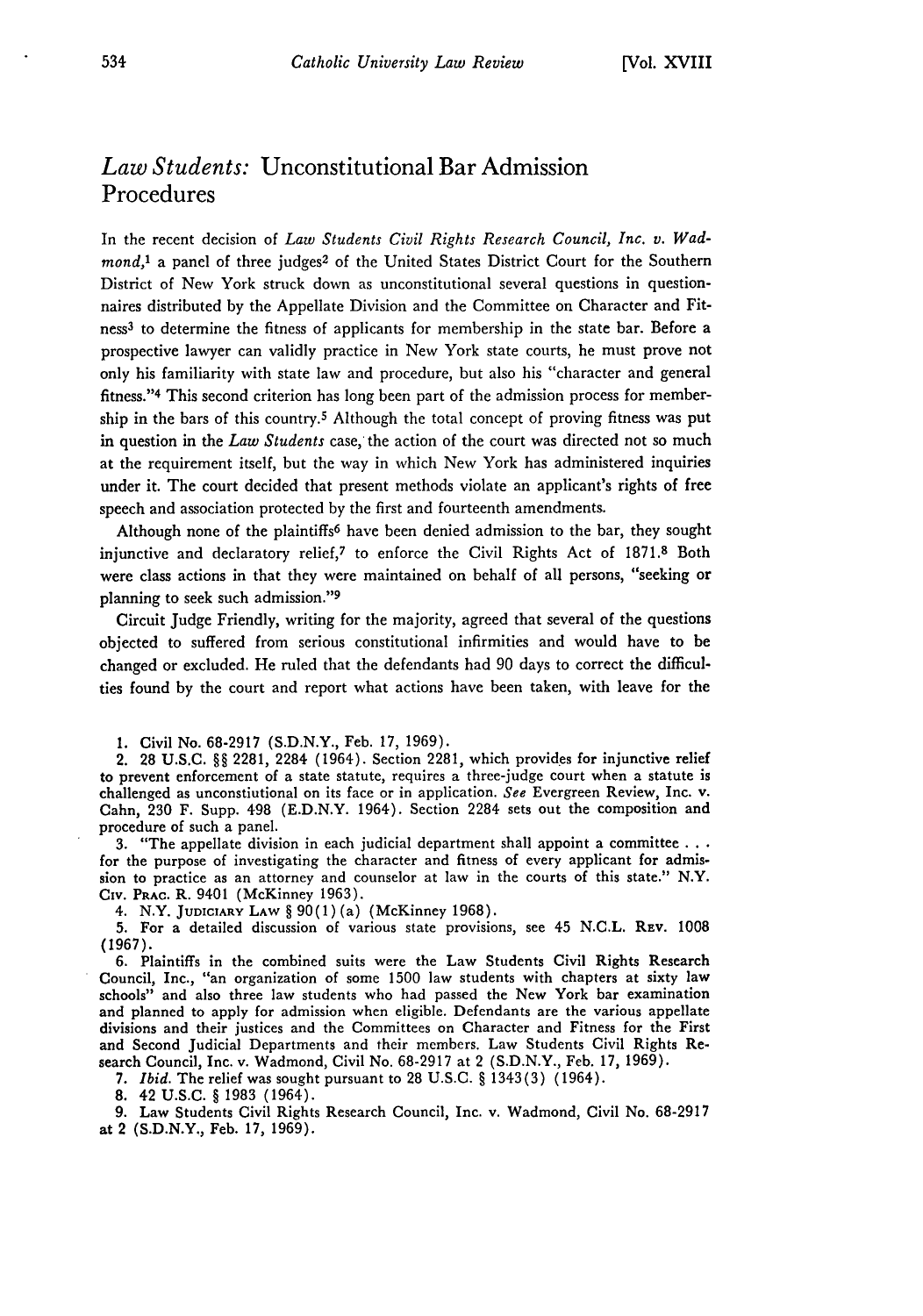plaintiffs to seek further relief if not satisfied that the court's order had been followed. In a lengthy separate opinion Judge Motley called for more sweeping changes in the system itself and objected to the majority position that the statute requiring applicants to *prove* their fitness is constitutional. <sup>10</sup>

This discussion will be directed to limitations on state bars' implementing statutes requiring a determination of an applicant's fitness for admission. <sup>11</sup>

#### *The New York Statutes*

The court in *Law Students* first dealt with two New York statutes12 which together set up and implement the requirement that every applicant possess the "character and general fitness requisite for an attorney and counsellor-at-law."<sup>13</sup> The court sustained the validity of the requirement statute relying on *Konigsberg v. State Bar.14* In that case the Supreme Court upheld a similar California statute, recognizing that there is a valid state interest in maintaining high standards for its judicial system. This recognition, however, was only a general affirmation of state concern and said nothing specifically about statutory schemes similar to the one in New York. Although *Konigsberg* clearly establishes the constitutionality of provisions like Section 90, the New York court was still faced with the complaint that the implementation statute [Rule 9406] was unconstitutional both on its face and as applied. The alternatives open to the court, assuming some relief was to be granted, were either to strike Rule 9406 as unconstitutional as written or seek through other methods to change the application of the Rule, bringing it within constitutional bounds.

Under Rule 9406 no person can be admitted to practice unless he furnishes the bar satisfactory proof of his loyalty to the United States government. The plaintiffs, relying on *Speiser v. Randall,15* claimed that such a burden was an unconstitutional abridgment of free speech and association. In *Speiser,* a veteran was denied a special tax exemption because he refused to sign a loyalty oath. The statute involved put the burden of proof upon the applicant to demonstrate his loyalty before the exemption would be granted. The Supreme Court held the requirement invalid because denial of the exemption solely on the grounds of not signing the oath would be an unconstitu-

10. *See* dissent, Law Students Civil Rights Research Council, Inc. v. Wadmond, Civil No. 68-2917 at 3-4 (S.D.N.Y., Feb. 17, 1969).

11. Much has been written on admission to the bar, see, e.g., Jackson, *Character Requirements for Admission to the Bar,* 20 FORDHAM L. REV. 305 (1951) ; Rosenberg, *Constitutional Limitations on the Process of Admission to the Bar,* 23 N.Y.U.I.L. **REV.** 135 (1968). The question of loyalty as a prerequisite to bar admission became a major consideration especially during the last decade in light of the preoccupation in this country with tests of loyalty as related to the general fear of Communism. *See* Brown & Fassett, *Loyalty Tests for Admission to the Bar,* 20 **U. Cm.** L. REv. 480 **(1953).**

12. N. Y. JUDICIARY LAW § 90(1)(a) (McKinney 1963); N.Y. Civ. Prac. R. 9406 (McKinney **1963).**

13. N.Y. **JUDICIARY LAW** § 90(1)(a) (McKinney 1968).

14. **366 U.S. 36,** 40-44 **(1961).**

15. 357 U.S. 513 (1958).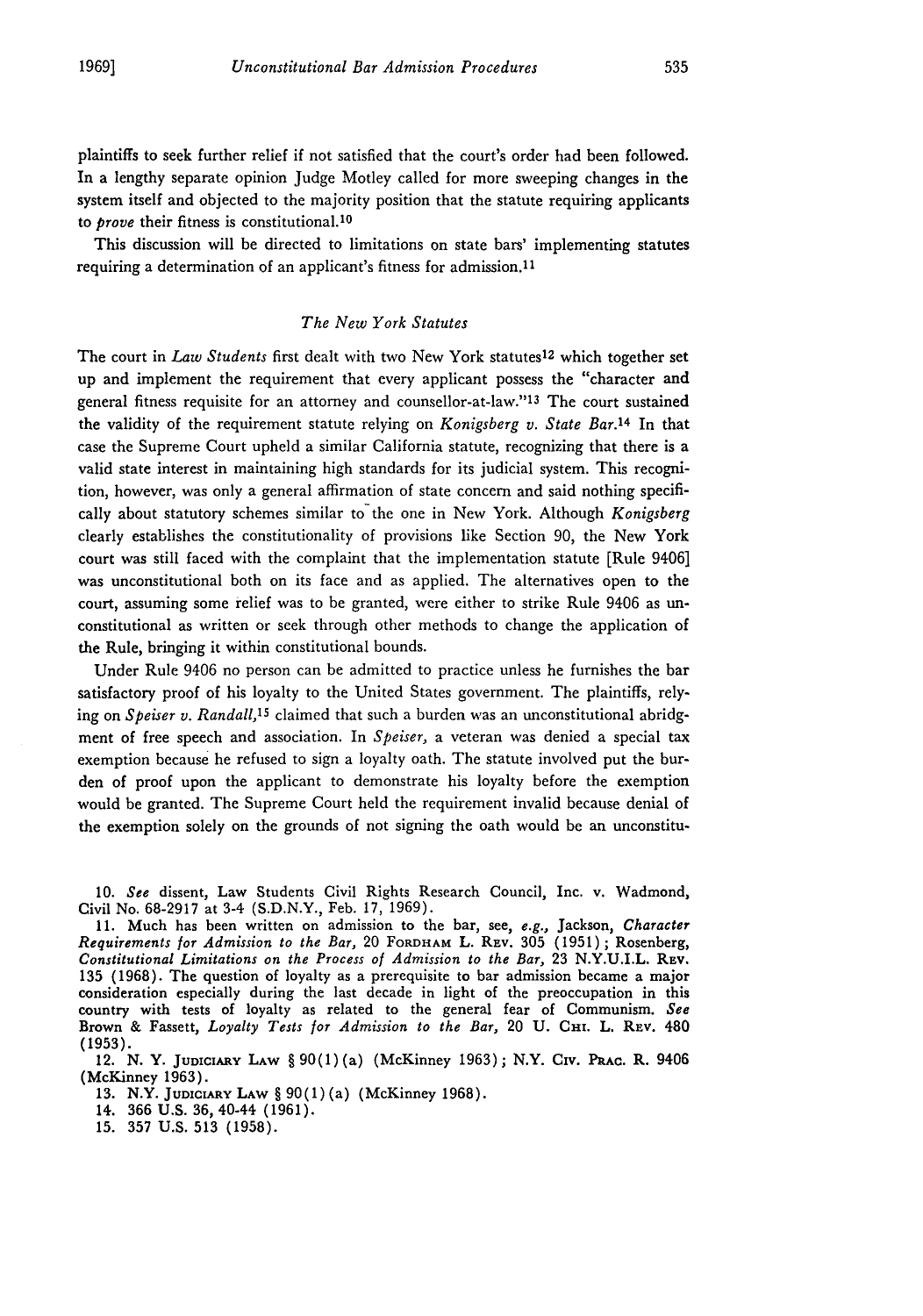tional limitation on the freedom of expression guaranteed by the first amendment. The Court based its decision on the fact that the concept of loyalty was not settled even within the courts and the burden of proving such a fact would have a deterrent effect on prospective applicants. The *Speiser* opinion, however, allowed for an exception in those cases where only a limited class is involved and where there are present serious dangers to public safety.<sup>16</sup> The New York court disagreed with the plaintiffs that the Supreme Court holding was controlling and distinguished the case from the facts at bar. In order to justify the burden of proof requirement of the New York Rule, the court fit the *Law Students* problem within the exception left in *Speiser.* In so doing, the court in part used a rationale culled from language used in *Konigsberg* to the effect that it would be appropriate in bar admission cases to apply a balancing test which would weigh an applicant's right to free association against the state's interest in assuring itself that lawyers practicing before its courts are loyal beyond suspicion. The strength of the language, however, is questionable in light of the fact that Mr. Justice Harlan, who wrote the opinion, noted specifically that the applicant's burden of proving good moral character was not in issue as the case was presented.<sup>17</sup> In fact, the holding in *Konigsberg* was based on the fact that Konigsberg had been forewarned that if he did not cooperate with the California committee he would be denied admission for obstructing a valid inquiry. The New York court thus strains the *Konigsberg* decision to support its holding that Rule 9406 fits into the *Speiser* exception.

The court did not rely solely upon the exception in the *Speiser* decision, but found additional grounds for its holding in "the lack of 'unequivocal indication' that it [Rule 9406] imposes a true burden of proof as distinguished from a burden of coming forward with evidence."<sup>18</sup> Again the court cites Justice Harlan's dicta to support a precarious position. If an applicant were required only to make a statement that he is loyal to his government to satisfy this burden then this argument would be more acceptable. However, as Judge Motley pointed out, the applicant's answers to written questions may be investigated further by the committee, thus continuing the burden of proof upon him throughout the entire admission process.<sup>19</sup> Clearly then, there is more than a mere burden of coming forward with evidence.

The plaintiffs also argued that Rule 9406 was unconstitutionally vague in that nowhere in the statutes or decisions of New York is there a clearly ascertainable definition of "good moral character. '20 The court held that the Rule was constitutional

16. *Id.* at 527. *See also* Garner v. Board of Public Works, 341 U.S. 716 (1951); Gerende v. Board of Supervisors, 341 **U.S.** 56 (1951); American Communications Ass'n v. Douds, 339 U.S. 382 (1950).

17. 366 U.S. 36, 40-41 (1961).

18. Law Students Civil Rights Research Council, Inc. v. Wadmond, Civil No. **68-** 2917 at 11 (S.D.N.Y., Feb. 17, 1969).

19. *Id.* at **I** (dissent).

20. *See, e.g., In re Cassidy, 268 App. Div. 282, 51 N.Y.S.2d 202 (1944), aff'd on* rehearing, 296 N.Y. 926, 72 N.E.2d 41, 63 N.Y.S.2d 840 (1947); *In re* Bren-<br>nan, 230 App. Div. 218, 227, 243 N.Y.S. 705, 715 (1930); *In re* Peters, 221 App. Div. 607, 225 **N.Y.S.** 144 (1927), *aft'd,* 250 N.Y. 595, 166 N.E. 337 (1929). *See* text accom- panying notes 42-50.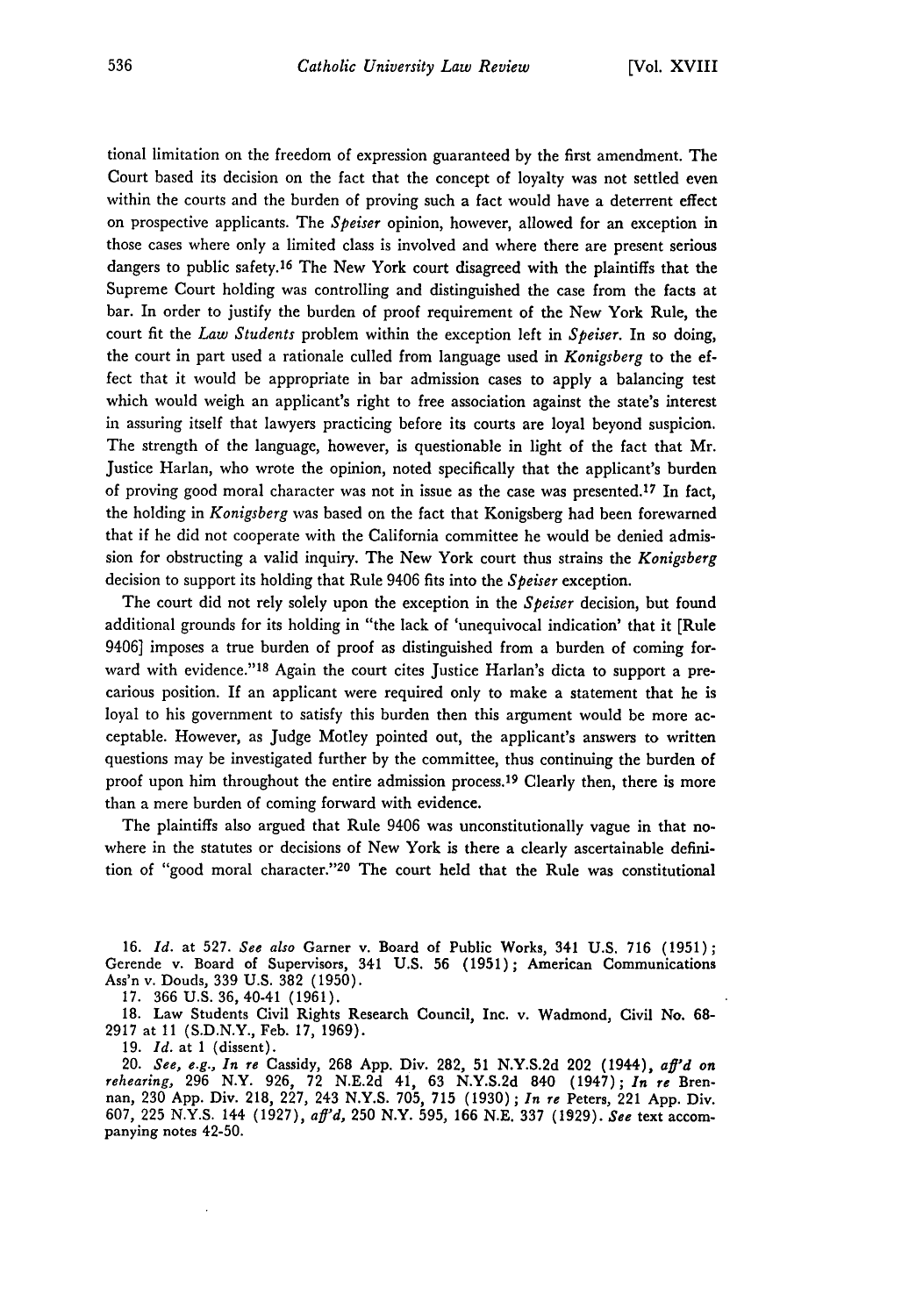provided that it was implemented in accordance with its purpose as construed by the defendants. The defendants interpreted the statute so that "it requires a law officer-tobe to affirm that he believes in and is loyal to our constitutional form of government"<sup>21</sup> only.

The majority in the *Law Students* case refused to strike down the New York statute but rather chose to police its use. Beyond the reasons given by the court, there would seem to be more basic policy considerations why it chose the course that it did. If it had struck Rule 9406 the result would have been to leave the bar helpless to effectively administer Section 90 which the court had specifically upheld. If an applicant is not required to supply proof of his fitness to the bar, how is any proof to be acquired? Large scale investigations such as those the FBI and other federal agencies conduct to screen their applicants would be too time consuming and costly for state bars. The number of applicants seeking bar admission is increasing each year. The need for expeditious processing is likewise increasing because of pressure from the legal profession for more licensed practicioners to handle present levels of business.22 Thus, retaining the statutes and controlling the methods used to implement them is, at least, supported by the practicalities of the situation.

#### *Procedural Limits*

The Supreme Court in *Willner v. Committee on Character and Fitness23* held that admission proceedings present issues which are justiciable<sup>24</sup> and that findings made by investigating committees are more than mere advisory opinions. 25 In *Willner* the petitioner had passed the New York bar examination some 30 years before but had been denied certification because of charges which were filed against him with the committee. These charges were never revealed to him. On appeal to the Court of Appeals he was refused, without opinion, a statement of the reasons why he had been denied certification. 26 On hearing in the Supreme Court, the committee contended that Willner was rejected solely on the basis of his own statements. The record revealed several complaints filed against him by members of the bar charging him with fraud in connection with accounting services performed for a client as a registered CPA. The

21. Brief for Defendant at 16, Law Students Civil Rights Research Council, Inc. v. Wadmond, Civil No. 68-2917 (S.D.N.Y., Feb. **17,** 1969).

22. TIME, April 18, 1969, at **77,** col. **1.:** "[G]rowing numbers of the nation's brightest law students are ignoring . . . generous offers [asmuch as **\$15,000** to start] and instead are choosing to teach, clerk for a judge, take a fellowship for further study, or work in a poverty program. **...**

To revive interest, some firms have been forced to provide more outlets for the idealism of the young. . . . Many [w]ell-established Manhattan firms, cooperate in programs whereby their junior staff members work one night a week at Legal Aid Society offices in ghetto neighborhoods."

23. 373 U.S. 96 (1963).

24. *Id.* at 102.

25. *Id.* at 104.

**26.** Willner v. Committee on Character and Fitness, **11 N.Y.2d 866, 182 N.E.2d 288 (1962).**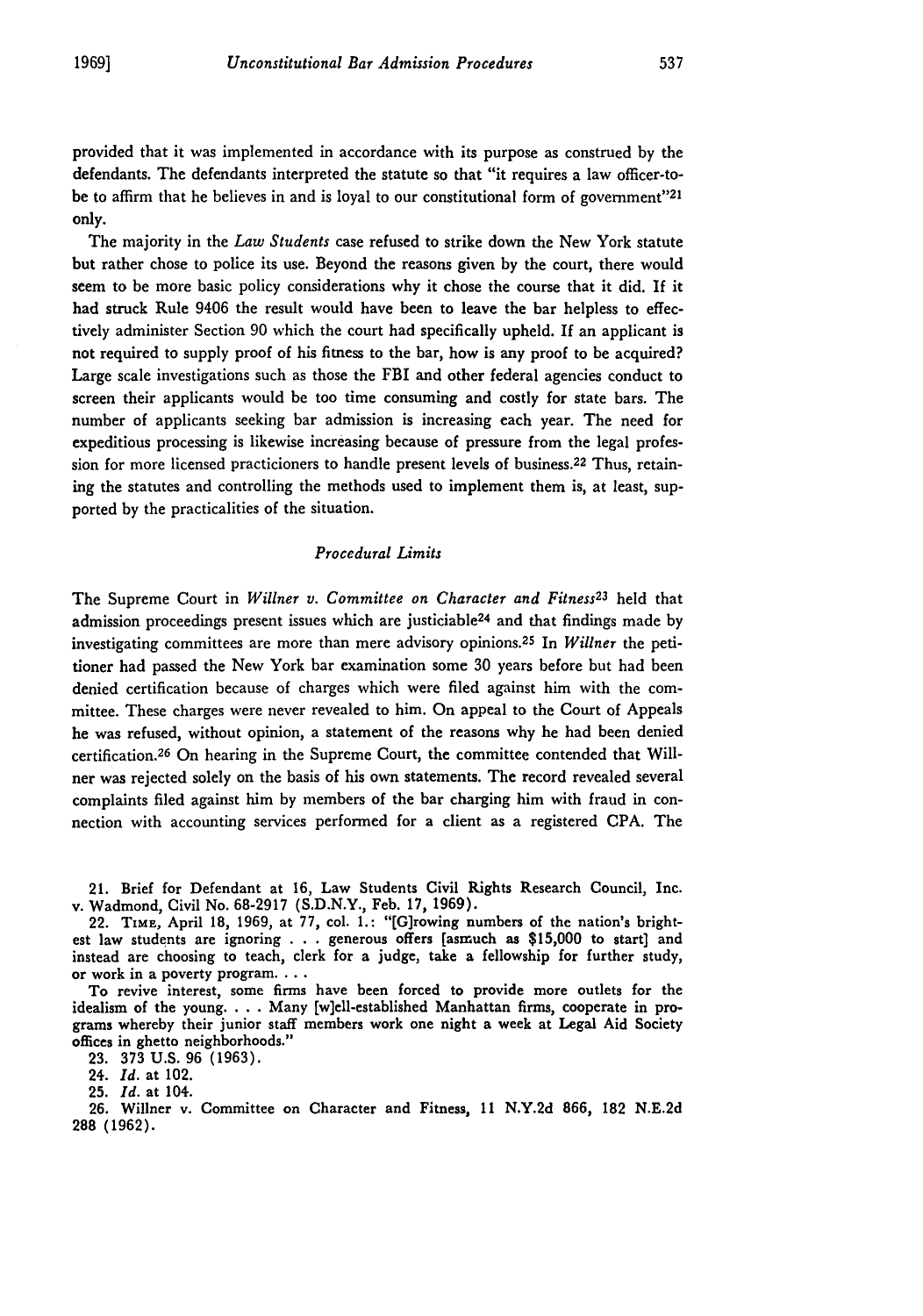Court held that since the record failed to show that these complaints were not considered in rejecting him, he was constitutionally entitled to notice of the charges and a full hearing on the issue.<sup>27</sup>

In a concurring opinion, Justice Goldberg, recognizing the concern of the committee to keep its investigations informal and private to facilitate its process, concluded that procedural safeguards are important in admission proceedings and should be protected by whatever procedures are required.<sup>28</sup> Thus the ordinary procedural safeguards guaranteed by the due process clause of the fourteenth amendment in trial type situations must be afforded bar applicants. It is generally accepted that the *Willner* case has given procedural rights in admission proceedings<sup>29</sup> including notice of the charges against the applicant and a full hearing on the issues raised, with the right to confront and cross-examine his accusers.

Although these procedural rights have been guaranteed by *Willner,* there remains a question whether an applicant can refuse to comply by claiming the fifth amendment right against self-incrimination. The Court in *Cohen v. Hurley3 o* held that a lawyer's refusal to answer questions asked of him by a special committee of the bar was sufficient grounds for disbarment, even though he had claimed a fifth amendment right against self-incrimination. The Court reasoned that the petitioner's refusal to answer relevant questions concerning professional conduct was a failure to discharge obligations, which, as a lawyer, he owed to the court.<sup>31</sup> By way of dicta, the Court indicated that the difference between admission and disbarment proceedings was "not of constitutional moment"32 when considering fifth amendment rights, the inference being that the fifth amendment right against self-incrimination is inapplicable in admission proceedings.

The Court later overruled *Cohen in Spevack v. Klein.33* Its reasoning was based in part on its decision in *Malloy v. Hogan34* in which it was held that the fifth amendment applies in full force against the states through the fourteenth amendment. The *Spevack* case held that disbarment under circumstances similar to *Cohen* was an unconstitutional penalty for invoking one's fifth amendment right. The Court did not, however, address itself to the situation in which an applicant seeks admission to the bar. In a concurring opinion, Justice Fortas asserted that the right against self-incrimination may not be recognized in every case where a person's right to practice his profession is put in jeopardy. <sup>3</sup> 5 The holding in *Spevack* did not itself secure the fifth amendment right to bar applicants. Language in the opinion gives the impression that there was an unwillingness on the part of the Court to extend its holding beyond the disbarment situation.

The court in *Law Students,* refusing to lift the burden of proving loyalty from the applicant-a procedural consideration, underscores judicial unwillingness to provide

- **27.** Willner v. Committee on Character and Fitness, **373 U.S. 96, 106 (1963).**
- **28.** *Id.* at **107-08.**
- **29.** *See* Sprecher, *Due Process Generally in Bar Admissions,* 35 **BAR EXAM.** 34 (1966).
- 30. 366 U.S. 117 (1961).
- 31. *Id.* at 125.
- 32. *Id.* at 123.
- 33. 385 U.S. 511 (1967).
- 34. 378 U.S. 1 (1964).
- 35. 385 U.S. 511, 519 (1967).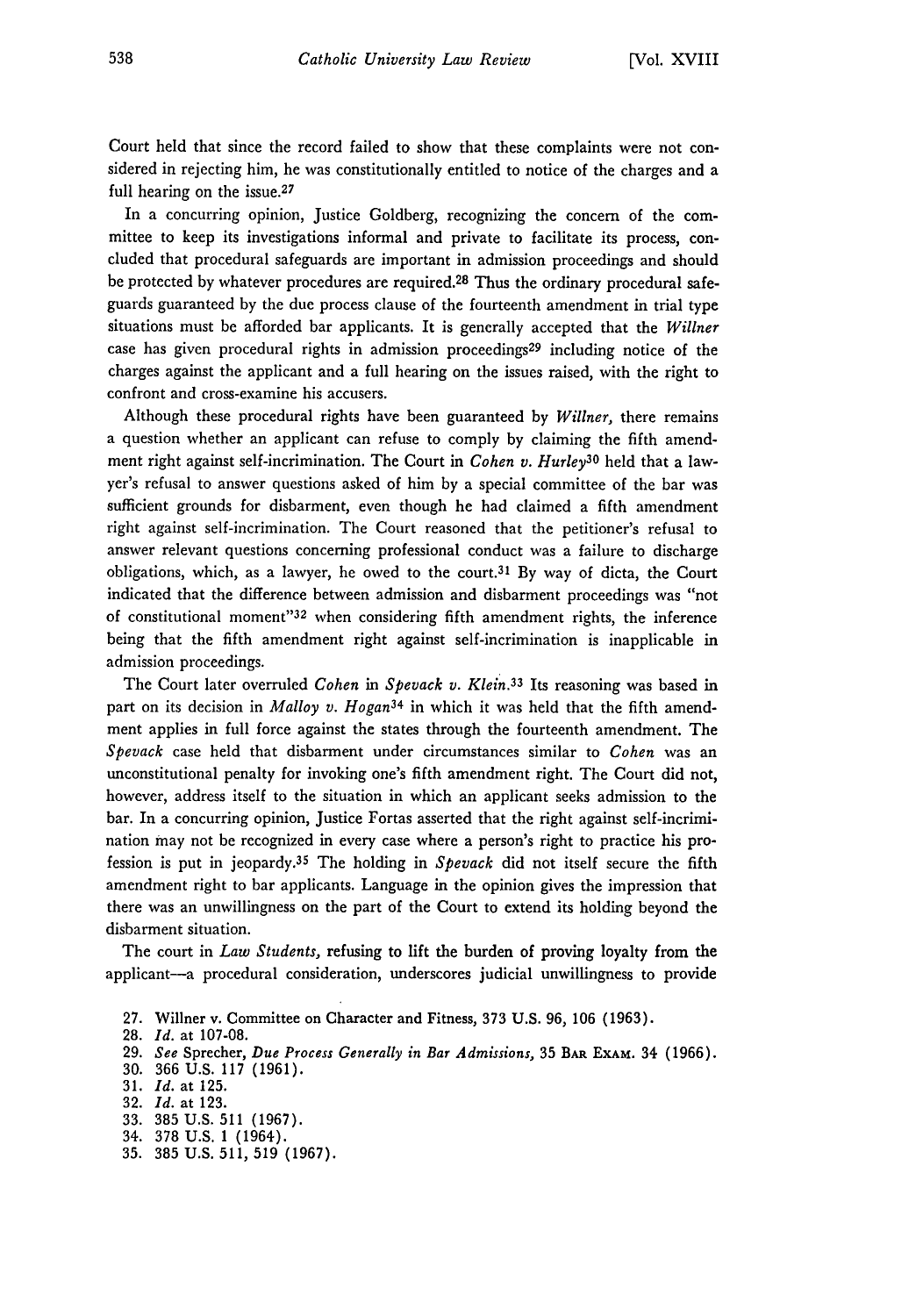every procedural right which is granted in criminal cases. It can only be concluded, therefore, that the self-incrimination issue is still an open question in bar admission proceedings.

#### *Substantive Limits*

The Constitution provides protection in many ways for those who wish to practice law in this country. Although the *Law Students* case is primarily concerned with the first amendment protections of free speech and association, there are other considerations which limit what states may do in controlling admission to the bar. After the Civil War, Congress passed a law which, in effect, made anyone who had supported the South ineligible to practice law in the federal courts.<sup>36</sup> The Supreme Court, in Ex parte *Garland,3 <sup>7</sup>*ruled that such a law was both a bill of attainder and an ex post facto law and therefore unconstitutional. An applicant may not be excluded on the basis of past acts alone,38 nor can he **be** excluded for acts which when done were not illegal.3 9 While *Garland* drew a line beyond which no state could go, it **by** no means made admission to practice an absolute right.<sup>40</sup>

There are, however, important social interests which can be protected only **by** requiring high standards for lawyers. In *Schware v. Board of Bar Examiners4 <sup>1</sup>*the Court made it clear that a state may exclude anyone from practicing law so long as there is a rational connection between the objectionable conduct and the legitimate state interest sought to be protected. 42 This raises the preliminary question of whether the practice of law is a right or a privilege. 43 Justice Cardozo, when sitting on the bench in New York, characterized membership in the bar as a "privilege burdened with conditions." 44 While the notion of necessary conditions may **be** valid, later courts have preferred to categorize membership in the bar as a right, emphasizing that it is not a matter of "grace and favor"<sup>45</sup> with the courts. Whatever can be gleaned from the cases in the form of definitions of the proper standard for judging fitness for admission is of little **help** in understanding what real limitations have been enforced against the bar in the way it controls admissions. **A** brief survey of those applicant situations which have been approved as well as those which have been disapproved will illustrate the confusion which exists.

Although there are scattered among the states various criteria for admission to the bar,46 it is clear that the final determination as to who will **be** admitted is the proper function of the courts. 47 It has been held, under statutes requiring a recommendation

**36.** Act of July 2, **1862,** 12 Stat. **502,** *as amended,* Act of Jan. 24, **1865, 13** Stat. 424.

- **37. 71 U.S.** (4 Wall.) **333 (1866).**
- **38.** *Id.* at **377.**
- **39.** Schware v. Board of Bar Examiners, **353 U.S. 232,** 244 **(1957).**
- 40. *See In re* Summers, **325 U.S. 561** (1945).
- 41. **353 U.S. 232 (1957).**
- 42. *Id.* at **239.**
- 43. *See* Booker, *The "Right" to Practice Law,* **1 DUKE** B.J. 249 **(1951).**
- 44. *In re* Rouss, 221 N.Y. **81,** 84, **116 N.E. 782, 783 (1917).**
- 45. *In re* Kellar, **81** Nev. 240, 242, 401 **P.2d 616, 617 (1965).**
- 46. **MD. ANN. CODE** art. **10, §§ 1-8 (1968); ARIZ. SuP. CT.** R. 28(a) **(1956).**
- 47. *See, e.g.,* Heibergher v. Clark, 148 Conn. **177, 169 A.2d 652 (1961).**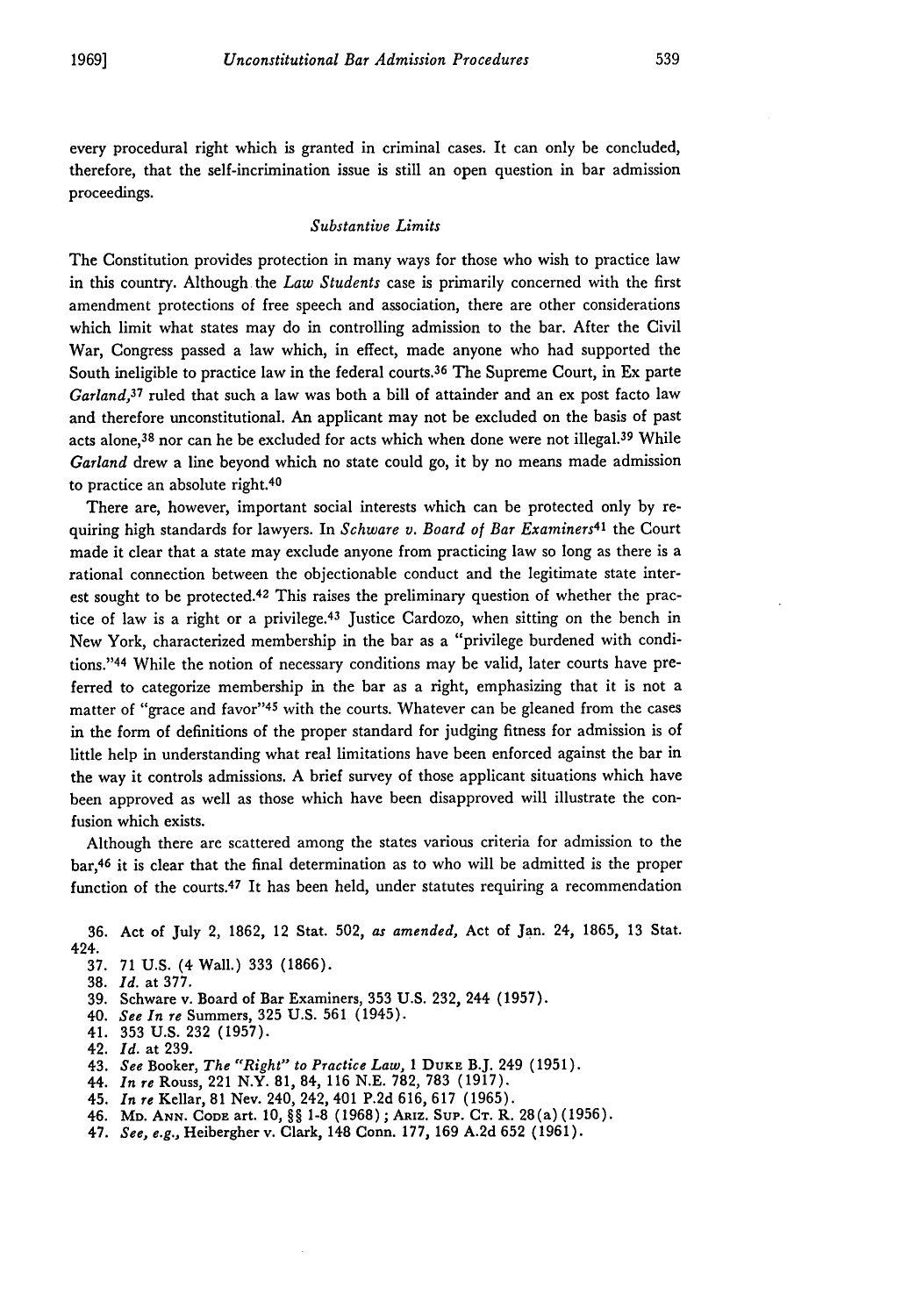from the character committee as a condition to admission, that an appellate court can review de novo all the evidence even though the committee has acted pursuant to legislation and had rational grounds for its decision.<sup>48</sup>

Analysis of what has been decided in admission cases reveals a standard of *conductbelief* which courts have used to determine when to look beyond recommendations of character committees. By this standard, unfavorable beliefs cannot be used as a reason for denying admission unless some kind of conduct-or lack of conduct-can be found. Once some form of conduct is shown, the only limiting factor is the "rational connection" test of *Schware.* What things are rationally connected to preserving high standards in the bar seems to be as varied as committees and judges conceive them to be.

In one case, a man who had practiced law in another state applied for bar admission in Arizona. During investigations by the character committee, testimony was received that he had been guilty of soliciting clients in his previous practice. Such solicitation is a violation of Canon 27 of the Code of Professional Ethics and grounds for disbarment. Upon appeal from an adverse ruling by the committee, the Supreme Court of Arizona acknowledged the impossibility of resolving the conflicting testimony but admitted petitioner on other evidence of his good character. 49 Other courts have been less willing to look beyond the recommendations of character committees, especially when the applicant has been charged with crimes involving moral turpitude.<sup>50</sup> The court may ignore other evidence of good moral character and accept recommendations of the committee "unless there is a strong showing of abuse of discretion, arbitrary action, fraud, corruption or oppression upon the part of the examiners." $5<sup>1</sup>$ Clearly the courts may exercise a large amount of discretion in cases involving conduct deemed immoral.

The Supreme Court in *Schware,* citing the brief for respondent, posited that "[m]ere unorthodoxy [in the field of political and social ideas] does not . . . negative 'good moral character.' **"52** There is, therefore, more justification for independent judgments by the courts where mere beliefs are questioned by committees. In *Florida Bar v. Wilkes53* the Supreme Court of Florida was asked to uphold a state law which made disbarment in another state conclusive proof of the guilt of the acts of misconduct adjudicated there. It accepted the statute, but refused to disbar the petitioner merely on a general complaint of foreign disciplinary action.<sup>54</sup> Reviewing de novo the evidence gathered by the committee, it could find nothing more incriminating than belief in existentialist philosophy. This, it made clear, would not suffice for disbarment in Florida.

As suggested, not every case falls easily into a definitional scheme. In re *Brooks5s* considered the case of a petitioner who, because of strong religious beliefs could not "morally" cooperate in the war effort. After forthrightly registering as a conscientious

- 48. *In re* Courtney, 83 Ariz. 231, **319** P.2d **991** (1957).
- 49. *Ibid.*
- 50. *In re* Monaghan, 122 Vt. 199, **167** A.2d **81** (1961).
- 51. *Id.* at 205, **167** A.2d at 86.
- 52. 353 **U.S.** 232, 244 (1957).
- 53. 179 So. 2d 193 (Fla. 1965), *cert. denied,* 390 U.S. 983 (1968).
- 54. *Id.* at 201.
- 55. 57 Wash. 2d 66, 355 P.2d 840(1960), *cert. denied,* 365 U.S. 813 (1961).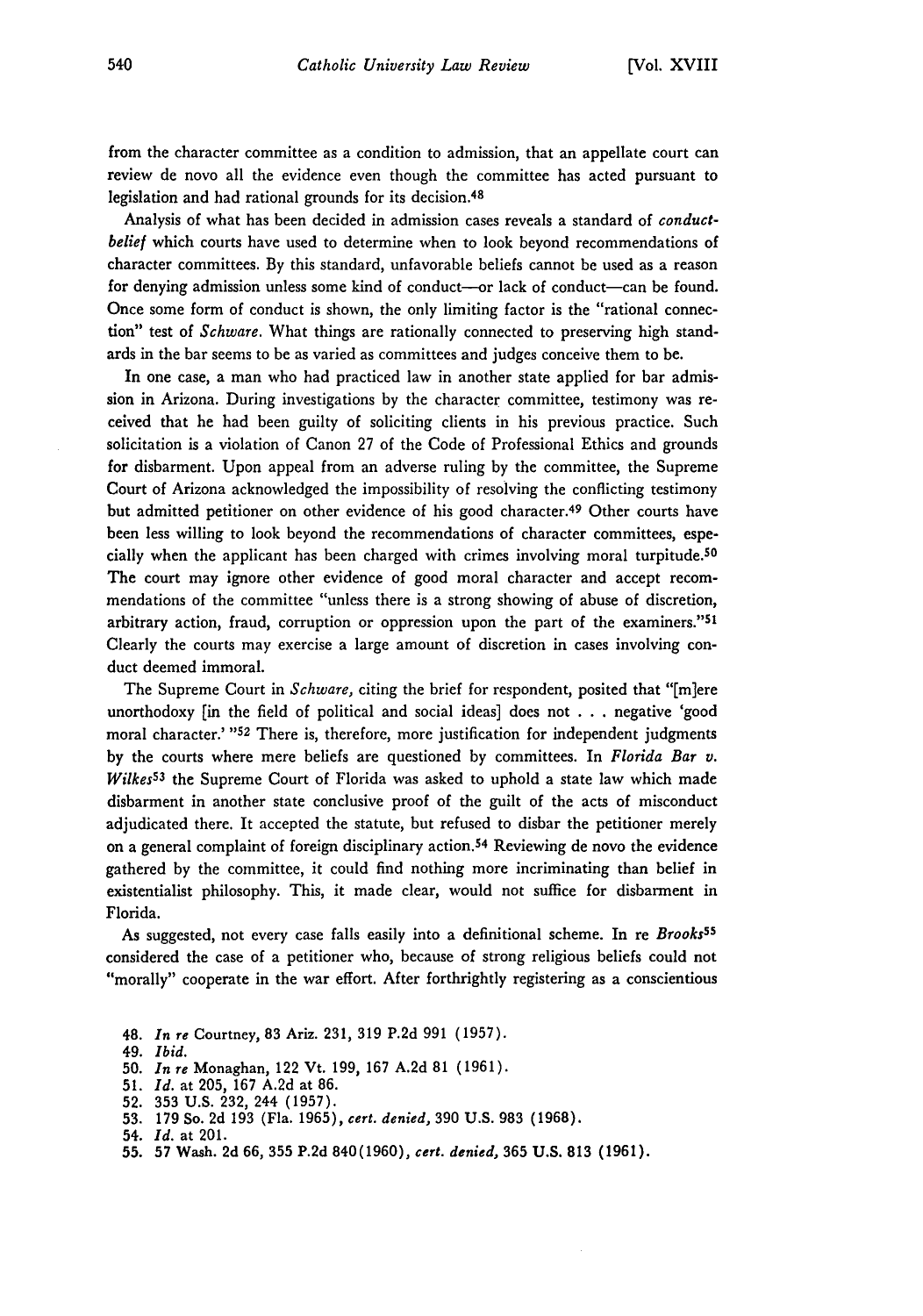objector he refused to report to a wartime work camp because of his religious beliefs. After serving 22 months of a three year sentence, he applied for membership in the bar. His application was denied by the committee. On appeal, the court affirmed the refusal on the basis of his record. It is difficult to justify this holding in light of the *Schware* caveat that mere beliefs will not negate good moral character.

#### *First Amendment Limits*

The *Law Students* case is significant in that it establishes clear standards in the admission process in New York with respect to first amendment guarantees. There has been a long line of cases in the Supreme Court which has given the right of free speech and association a preferred position in our constitutional system.5<sup>6</sup>*Law Students* is the first case to apply these protections to the bar admission process. After careful scrutiny of each question in the questionnaire distributed by the committee, the court struck down those not "in line with developing concepts of First Amendment rights."57

The court indicated that several questions which were dropped by the committee before commencement of the suit would not have survived a first amendment attack.<sup>58</sup> These questions required extensive listings of associational ties by the applicant, in a manner held unconstitutional in two recent Supreme Court decisions. 59 The court then discussed three questions which were presently in the questionnaire, and found fault with all three.

Question  $27(b)$ ,<sup>60</sup> a pledge of loyalty to the Constitution, was sustained as identical to the pledge previously upheld in a prior New York case involving school teachers. <sup>61</sup> The court also pointed out that supporting the principles of the Constitution is basic to our form of government and is a valid concern of the courts.<sup>62</sup> The phrase "without mental reservation" does not significantly change the import of the New York question.

56. *See, e.g.,* Board of Educ. v. Barnette, 319 U.S. 624, 639 (1943).

57. Law Students Civil Rights Research Council, Inc. v. Wadmond, Civil No. 68-2917 at 19 (S.D.N.Y., Feb. 17, 1969).

**58.** For example, question 29(a) required that an applicant "[glive the names, addresses, objects of and period of membership in each and every club, association, society or organization of which you are or have been a member other than those associated with and recognized **by** accredited schools and colleges."

**59.** In the earlier of the two cases, the Court invalidated an Arkansas statute concerned with teachers which contained a question similar to 29(a), because its requirement to list, without limit, every conceivable kind of associational tie, whether social, professional, political, avocational, or religious is prohibited **by** the first amendment guarantees of freedom of speech, assembly and petition. The relationships revealed **by** such listings, they said, *"could have no possible bearing upon the teacher's occupational competence or fitness."* (Emphasis added.) Shelton v. Tucker, 364 U.S. 479, 488 (1960).

In the latest case on this point, the Court referred to the "associational freedom" protected in *Shelton* and added that these rights "create a preserve where the views of the individual are made inviolate." Schneider v. Smith, **390 U.S. 17, 25 (1968).**

**60.** "Can you conscientiously, and do you, affirm that you are, without any mental reservation, loyal to and ready to support the Constitution of the United States?"

**61.** Knight v. Board of Regents, **269** F. Supp. **339 (S.D.N.Y. 1967),** *af'd* (per curiam), **390 U.S. 36 (1968).**

**62.** Law Students Civil Rights Research Council, Inc. v. Wadmond, Civil No. **68-2917** at 20 **(S.D.N.Y.,** Feb. **17, 1969).**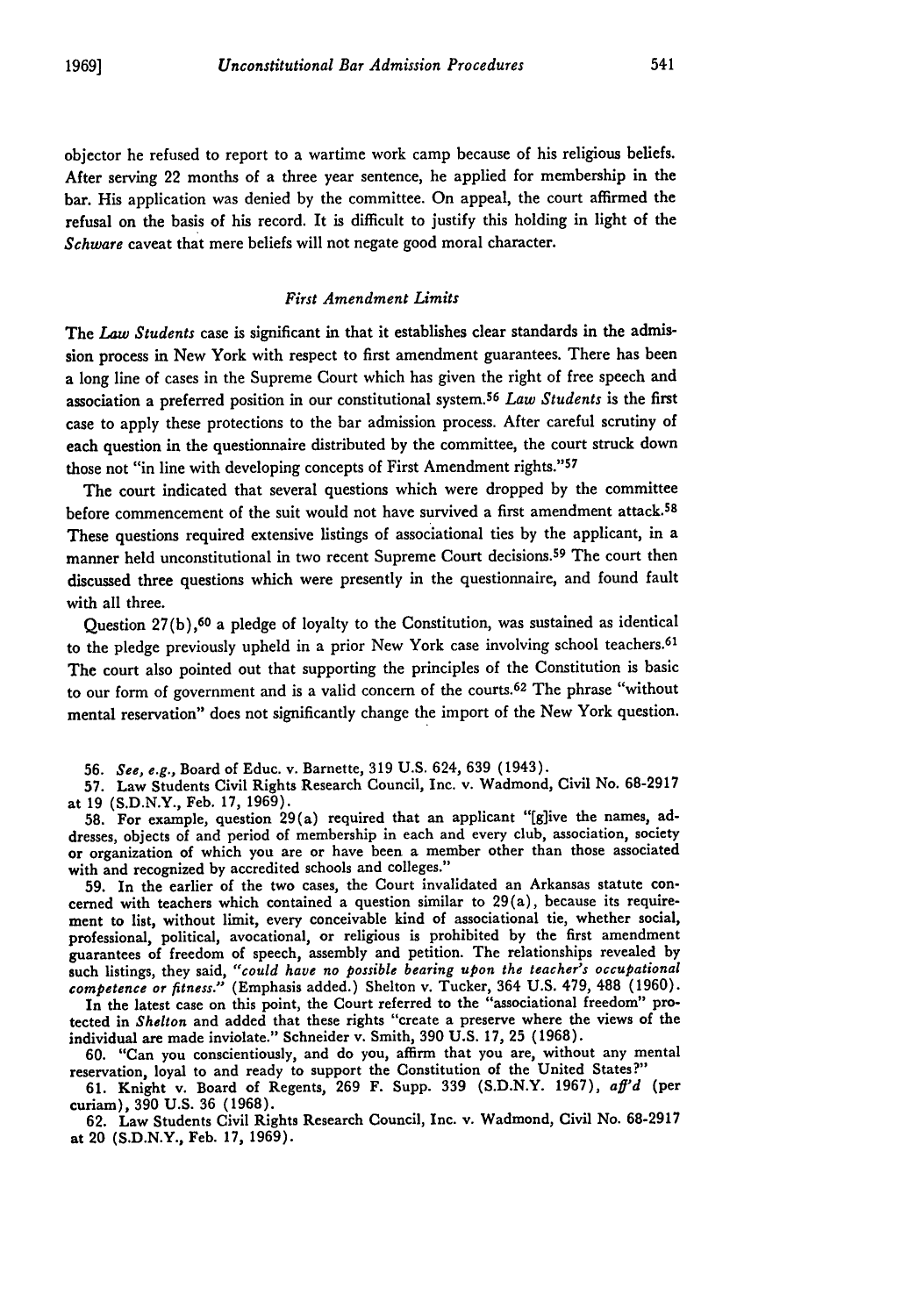The court did, however, object to the vagueness of question  $27(a)$ . <sup>63</sup> A promise to support a constitutional system already given, the questioning of belief in the "principles underlying the form of government of the United States of America"<sup>64</sup> might reasonably be interpreted by an applicant as requiring belief in something more than the essentials—"democratic government and change by lawful methods."<sup>65</sup> An applicant, for example, might not feel he could answer the question affirmatively if he did not believe in the electoral college or a bicameral legislature.<sup>66</sup> For this reason, the court held that the question shared the defect of the oath in *Whitehill v. Elkins6 7* which was held to be so vague "as to make men of common intelligence speculate at their peril on its meaning."68

The court turned next to the problem of overbreadth in question 26.69 Not finding the scope of the inquiry so broad as that objected to in *Shelton,* the court found the question defective in two other respects. First it was objected that the use of parenthetical past-tense verbs gives the impression that membership in an organization which at *any* time advocated the violent overthrow of the government is questionable. This kind of overbreadth, the court held, yields the "chilling effects" objected to in *Keyishian v. Board of Regents.*<sup>70</sup> An organization may change leadership, goals and means by which its goals are sought. It is obvious that only memberships coincidental with advocacy of illegal goals or methods can be questioned. Unfortunately, the question, as written, does not make this distinction clear. Question 26 was also challenged on the authority of *Sweezy v. New Hampshire*<sup>71</sup> which held, in effect, that only knowing membership in an illegal organization is objectionable absent a compelling state interest. If a person is a member of a group for legitimate reasons and is unmindful of its avowed purposes, such membership cannot, constitutionally, be held against him. A question void of this "scienter" notion, as is this one, is unacceptable.

63. "Do you believe in the principles underlying the form of government of the United States of America?"

64. *Ibid.*

65. Law Students Civil Rights Research Council, Inc. v. Wadmond, Civil No. 68-2917 at 21 (S.D.N.Y., Feb. 17, 1969).

66. *Ibid.*

67. 389 U.S. 54 (1967).

68. *Id.* at 59.

69. "Have you ever organized or helped to organize or become a member of or participated in any way whatsoever in the activities of any organization or group of persons which teaches (or taught) or advocates (or advocated) that the Government of the United States or any State or any political subdivision thereof should be overthrown or overturned by force, violence or any unlawful means?

If your answer is in the affirmative, state the facts below."

70. 385 U.S. 589 (1967). In this case the Court examined the Feinberg Law of New York as it applied to state teachers. The law required a test of loyalty as a condition to employment in the state school system. The Court noted the "stifling effect on the academic mind from curtailing freedom of association" in a manner which does not account for the specific intent of the subject, but merely finds a type of guilt by association. This stifling effect arises "since those covered **by** the statute are bound to limit their behavior to that which is unquestionably safe." *Id.* at **607, 609.**

**71.** 354 **U.S.** 234, **265 (1957)** (concurring opinion of Frankfurter, **J.).** *See also* **Wieman v. Updegraff, 344 U.S. 183 (1952).**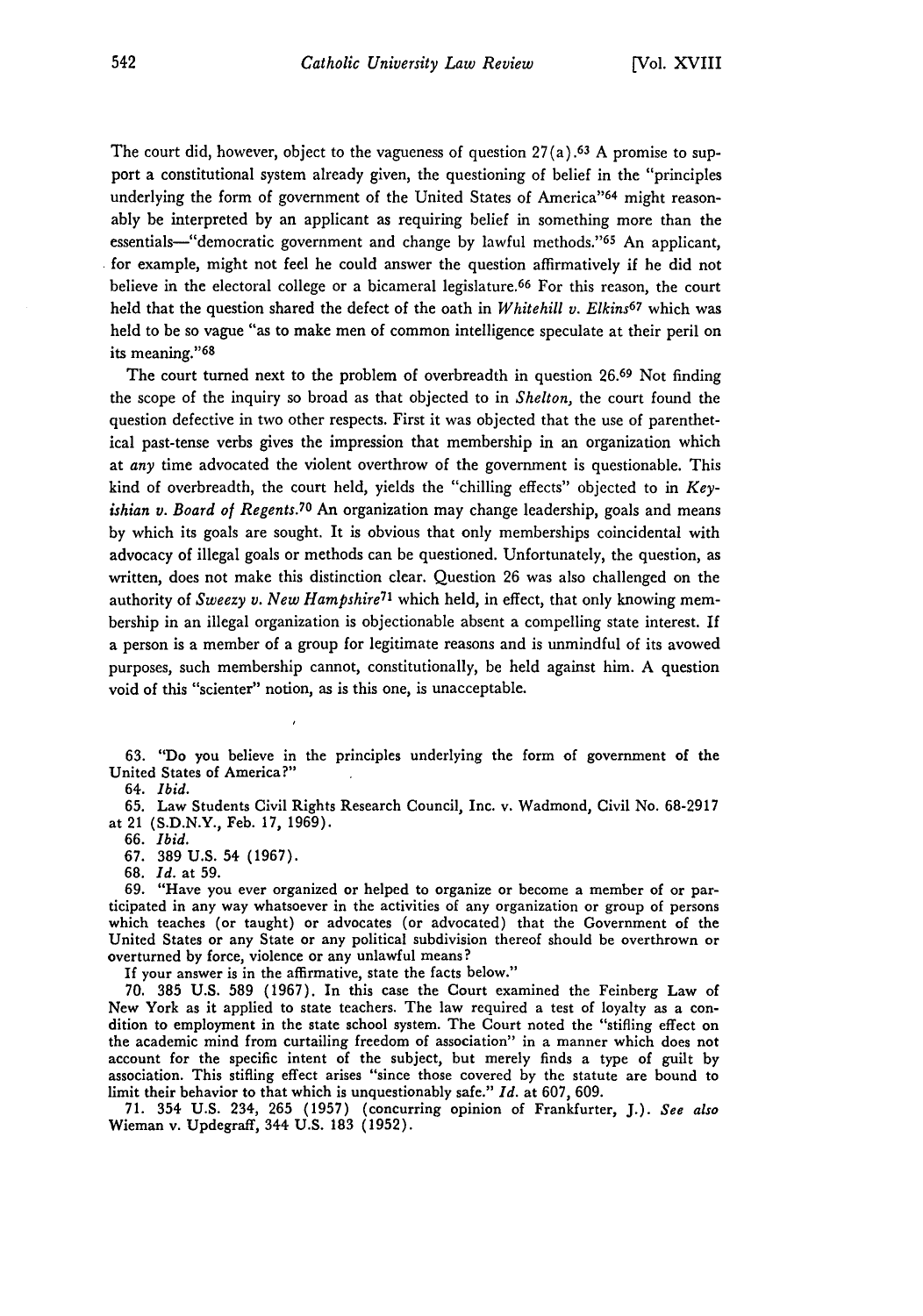Finally question 3172 was struck because of its *in terrorem* effect on the right to free association, especially in light of the directions at the head of the application: "1. This is a statement made under oath. Applicant's failure fully and accurately to disclose any fact or information called for by any question may result in the denial of the application for admission, or . . . in the revocation of his license to practice law."<sup>73</sup> The court, referring to a test derived from Justice Frankfurter's concurring opinion in *Sweezy,* could find no compelling state interest sufficient to justify such extensive listing of associational ties as required by question 31. It emphasized the absolute necessity of specificity in questions which touch upon first amendment freedoms.

It is easy to see the possible effect that such a scheme of questions and oaths might have on a prospective lawyer. He knows the kind of inquiries he will be expected to answer, but is not sure which of the groups he may wish to join would be objectionable to the committee. Many law students today are involved in civil rights, politics and other student movements. Much valuable work being done by these students might be jeopardized if searching inquiries deterred students from joining these groups because of a fear of possible sanctions from the bar. *Law Students* is a recognition of this possioility and a judicial warning against it.

A final issue, neither totally ignored nor completely met, was raised about the oral interviews which usually accompany written screening. The plaintiffs contended that, "the scope of this questioning is sometimes so broad as to constitute an unwarranted invasion into the applicant's personal and political privacy."74 The court answered that there was no reason to assume that, "as the scope of the committees' written inquiry is contracted, there will not be a similar adjustment in the focus of their spoken questions."75 Hopefully, the court is not being too optimistic. If the scope of the oral interviews is not adjusted, there may be different grounds for attacking this practice based on the right of privacy. The issue put on these grounds would resolve itself almost totally to the question of relevance which should be handled by trial-type procedures.

#### *Conclusion*

*Law Students* is a partial victory in New York76 for those who have objected to present

72. "Is there any incident in your life not called for by the foregoing questions which has any favorable or detrimental bearing on your character or fitness? If the answer is 'Yes' state the facts."

73. Law Students Civil Rights Research Council, Inc. v. Wadmond, Civil No. 68-2917 at 25 (S.D.N.Y., Feb. 17, 1969).

74. *Id.* at 26.

75. *Ibid.*

76. The defendants argued that the constitutional court provided in the United States Code is only applicable to state-wide issues, as a judge made exception to Section 2281, *see* Moody v. Flowers, 387 U.S. 97 (1967); Currie, *The Three-Judge District* Court in Constitutional Litigation, 32 U. CHI. L. REV. 1, 31-34, 55 (1964). They based their theory on the fact that questionnaires from only two of the four judicial departments were in direct issue in the complaint made by the plaintiffs. The court found no merit in this argument citing, *inter alia,* "the effect of admission or denial is state-wide; admission in one department is the key to lawful practice throughout the State." Law Students Civil Rights Research Council, Inc. v. Wadmond, Civil No. 68-2917 at 17 (S.D.N.Y., Feb. 17, 1969).